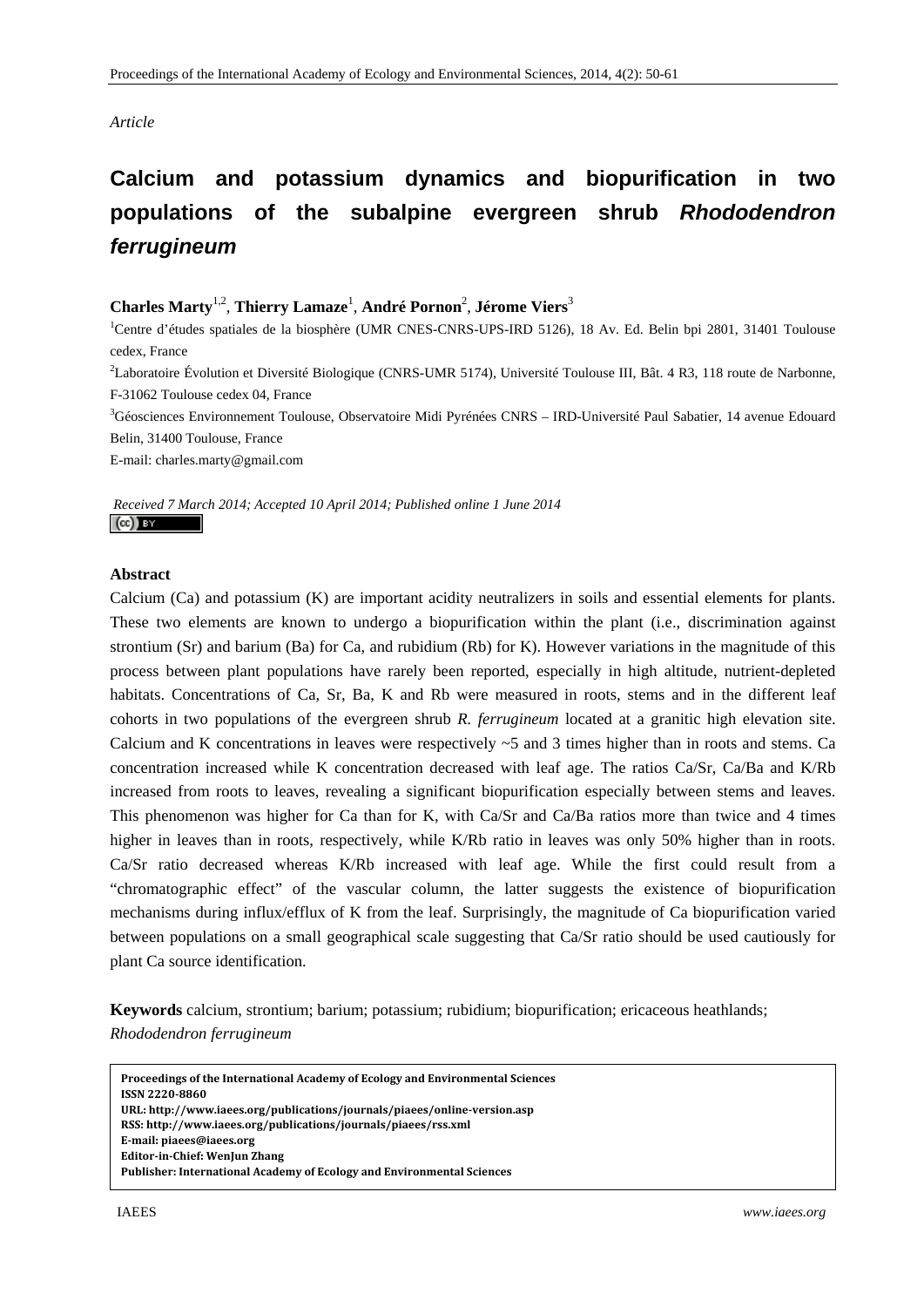#### **1 Introduction**

Base cations (Ca, Mg and K) play important roles in ecosystems (Prajapati, 2012), particularly by controlling the acid-base status of soils and the acid neutralizing capacity of surface water (Houle et al., 2006). Among base cations, K and Ca play an important role in ecosystems because they constitute the main part of the base cation reservoir and are required in large amounts for plant nutrition. In granitic sites, plagioclase feldspars weathering is thought to be the main source of Ca released in soil and stream water (Oliva et al., 2004) although the dissolution of carbonates, even at trace levels in the parental granitic rock, can constitute a large part of Ca exports due to its high solubility (Drever and Hurcomb, 1986; Jacobson et al., 2002; White et al., 1999). Most K in soils is found in primary minerals with low weathering rate (e.g., feldspars and micas), which releases K in the soil solution at a very slow rate, although biotite, a micaceous mineral, can release K in a relatively high rate. Only dissolved K in soil water is available to plants which represents a very small fraction (0.1-2%) of total soil K (Marschner, 1995).

In plants, K and Ca are major elements that can constitute up to 10% and 5% of shoot dry ash, respectively (Marschner, 1995; Véry and Sentenac, 2003). However, whereas Ca cytosolic concentration is maintained at submicromolar levels (White and Broadley, 2003), optimal cytosolic concentration of  $K^+$  is in the range of 100 mM (Ashley et al. 2006) which makes  $K^+$  the most abundant cation in the cytosol (Véry and Sentenac, 2003). Ca and K are taken up by roots from the soil solution as  $Ca^{2+}$  and  $K^+$  ions and delivered to shoots via the xylem. The delivery of Ca to the xylem occurs via the apoplastic pathway in root tips and/or via a symplastic way when a Casparian band between endodermal cells is present (White and Broadley, 2003). Apoplastic pathway is not selective and is driven by transpiration rate or root pressure when transpiration is low, whereas symplastic pathway controls the rate and the selectivity of transport to the shoots (White, 2001). Ca is also adsorbed to fixed negative charges in the xylem walls and absorbed by adjacent cells. In this manner, the xylem cylinder operates as an exchange column so that Ca translocation cannot be explained simply in terms of mass flow, but rather by a process of exchange with negatively charged molecular groups. Indeed, in growing plant, Ca is translocated to the shoot apex, which is a low transpiring organ, presumably due to the formation of new cation exchange sites (Limami and Lamaze, 1991).

Several studies have shown that Sr dynamic is similar to that of Ca in the plant-soil system and hence Sr stable isotopes have been extensively used to study Ca dynamics in ecosystems (Åberg, 1995; Blum et al., 2002; Capo et al., 1998; Dambrine et al., 1997; Drouet and Herbauts, 2008; Drouet et al., 2005; Jacobson et al., 2002; Poszwa et al., 2000; Poszwa et al., 2004). This similarity results from their close ionic radii (1.00 and 1.18 Å for Ca and Sr, respectively), which can give them similar physical and chemical properties. Despite this similarity, several studies have shown that Ca/Sr ratio is often higher in plant tissues than in soil solution, revealing a process of discrimination against Sr during root uptake and subsequent ion translocation (Memon et al., 1983; Veresoglou et al., 1996). This discrimination has been qualified as a Ca "biopurification" process and has since been observed in several plant species and environments (Drouet and Herbauts, 2008; Poszwa et al., 2000, and references herein). Barium, another alkaline-earth with a close ionic radius (1.35 Å), is naturally present in soils at relatively high concentrations (Suwa et al. 2008) and is also discriminated by root uptake (Drouet and Herbauts, 2008).

Although Rb cannot replace K in its functions in plant metabolism, root uptake was thought to not distinguish between these two cations because of close ionic radii and similar valences (Marschner, 1995). As a consequence,  ${}^{86}$ Rb has often been used as a radiotracer for K in plant root uptake studies. However, numerous studies have also shown that Rb was a poor tracer for K in higher plant systems because of a more or less strong discrimination against Rb (Britto and Kronzucker, 2008 and references herein). This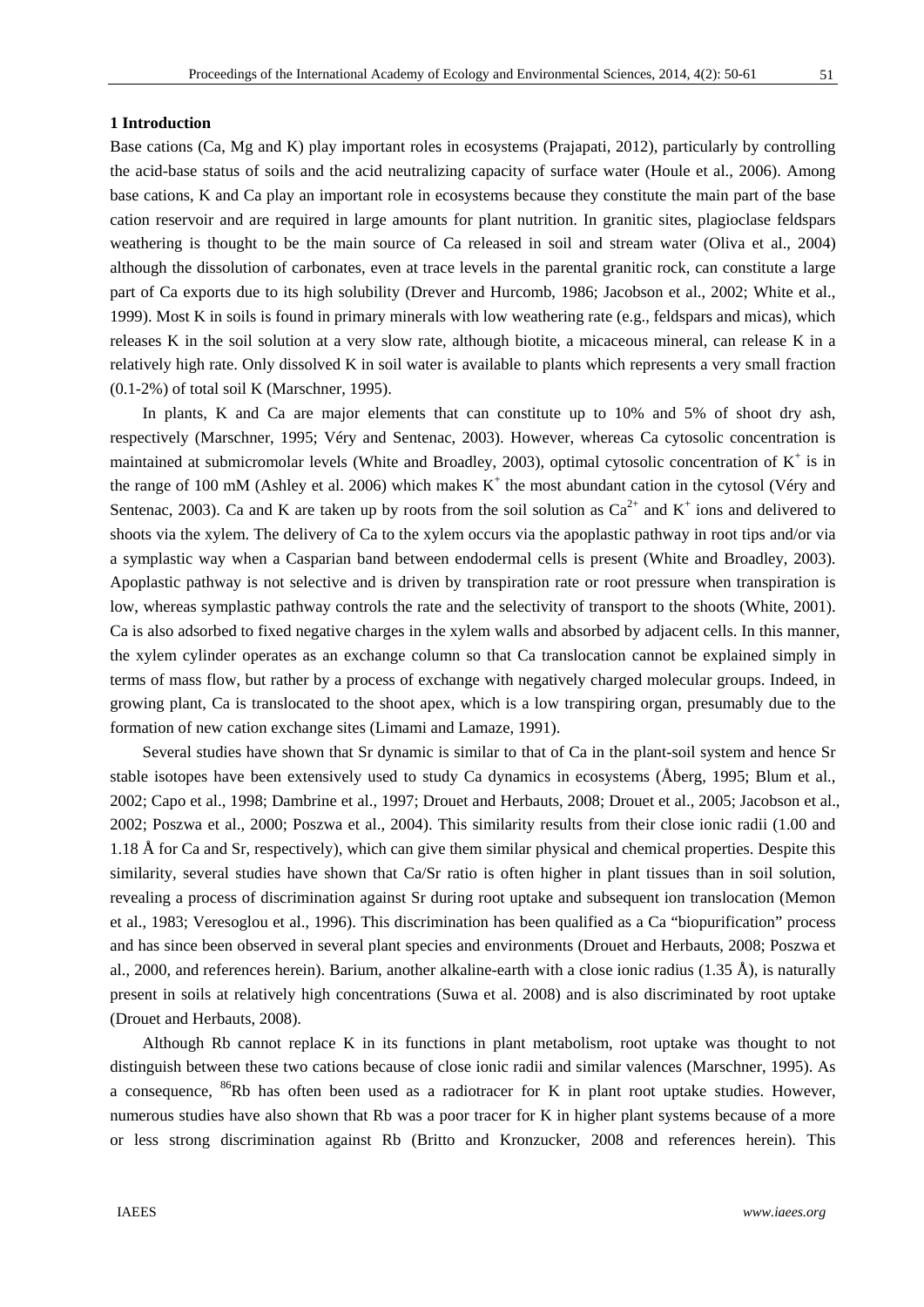inconsistency suggests the similarity in K and Rb dynamics in the plant depend on plant species and experimental conditions.

The large majority of studies dealing with Ca and K dynamics have been conducted either in crops under controlled or semi-controlled conditions (Britto and Kronzucker, 2008; Broadley et al., 2003, and references herein) or in temperate forests (Beauregard and Côté, 2008; Blum et al., 2008; Dasch et al., 2006; Drouet and Herbauts, 2008; Poszwa et al., 2000). Overall, very few is known about Ca and K dynamics and the similarities of Ca vs. Sr and Ba, and K vs. Rb in high altitude ecosystems in which plant growth and root uptake are often limited by climatic conditions and nutrient availability. Moreover, these oligotrophic ecosystems are particularly at risk because atmospheric N deposition may change base cation availability such as Ca and K for which dynamics need to be investigated. In addition, the dynamics of these elements have been mostly investigated in short leaf lifespan deciduous species and rarely in broad and long leaf lifespan evergreen species.

Here, we investigated variations in Ca, Sr, Ba, K and Rb concentrations in roots, stems and different leaf cohorts of *Rhododendron ferrugineum,* an evergreen shrub characteristic of European high elevation granitic habitats. This species dominates most ericaceous heathlands of European mountains and contrary to most evergreen species of high altitude habitats *R. ferrugineum* is characterized by broad leaves.

Our first aim was to test covariations of Ca, Sr and Ba concentrations on one hand and of K and Rb concentrations on the other hand among the different plant organs to verify whether these elements have similar dynamics in the plant. Our second objective was to characterize the biopurification of Ca and K between the different plant organs, as well as during leaf aging. Calcium/Strontium ratio in plant tissues have often been used in association with  ${}^{87}Sr/{}^{86}Sr$  ratio to identify plant Ca sources and determine their relative contributions (Blum et al., 2008; Blum et al., 2002; Drouet and Herbauts, 2008). Given the biopurification process that occurs at the step of root uptake and within the plant, species-specific correction factors have nevertheless to be applied (Beauregard and Côté, 2008; Drouet and Herbauts, 2008). However, how the magnitude of the biopurification process varies at the infra-specific level and through time has to our knowledge rarely been reported. Hence, the third objective was to investigate whether the concentrations, dynamics and biopurification of the studied base cations in the plant varied between populations on a small geographical scale.

## **2 Material and Methods**

#### **2.1 Study site**

The study was conducted in the central French Pyrenees in the vale of Estaragne (42° 48' N; 0° 9' E), which is located in the Néouvielle massif. The Néouvielle pluton is an elliptical body with an area of 98  $\text{km}^2$  showing concentric petrogenic zonation (Alibert et al., 1988). The core of the massif is a biotite rich monzogranite (53% of the pluton). It is surrounded by a hornblende-rich graniodorite (47% of the pluton). The main components of the rock are quartz (30%), zoned plagioclases (35%) and K-feldspars (25%) (Oliva et al. 2004). Two types of soil develop over the granitic unit: ranker type soils under grassland and podzolic type soils mainly located on slopes and colonized by coniferous and ericaceous.

The valley is located at the border of the Néouvielle pluton oriented North-East / South-West (opening to the north) and stretches over 3 km between 1850 and 2500 m a.s.l. The vegetation is composed of a mosaic of meadows, shrubs and trees (*Pinus uncinata* Ram.) with long heathland/meadow ecotones. Heathlands are mainly composed of *Rhododendron ferrugineum* L. and *Vaccinium myrtillus* L. (Ericaceae). *Nardus stricta* L. and *Festuca eskia* Ram. are the main dominating species (Poaceae) of the meadows. The subalpine climate prevailing in the site is relatively mild due to Ibero-Mediterranean influences. Most atmospheric inputs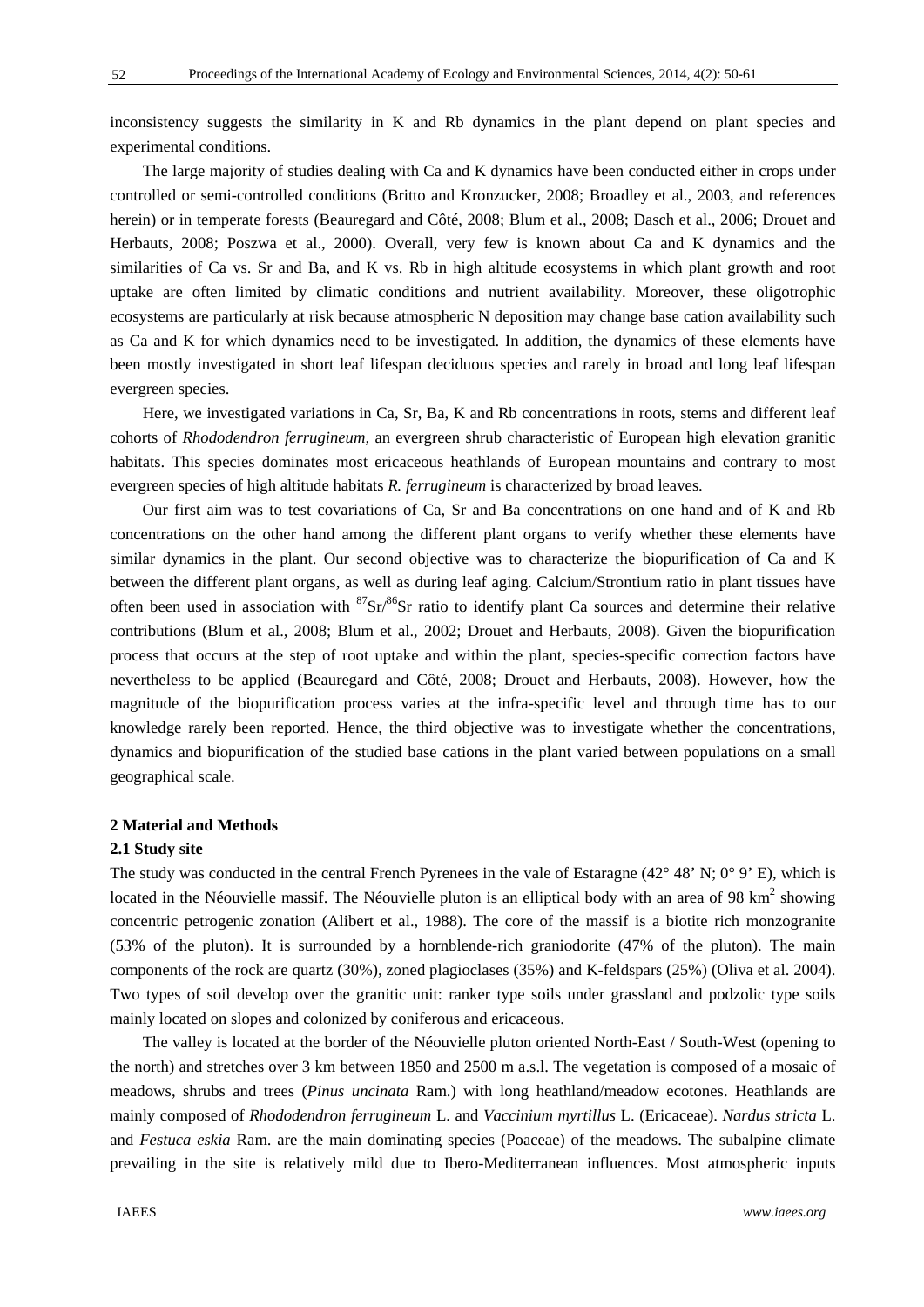originate from the Atlantic Ocean but the Pyrenees are sometimes affected by dust-bearing precipitation events ("red rain" or "red snow") originating from Africa or Spain (Oliva et al., 2004). Snow cover usually persists from late October till early June. The average annual precipitation amounts to 1500 mm. Soils are acidic ( $pH =$  $4.7 \pm 0.1$ , SD; total N:  $0.5\% \pm 0.044$ , SD; bulk density:  $0.65 \pm 0.099$ , SD).

### **2.2 Studied species**

The study was conducted into two *R. ferrugineum* populations (hereafter sites A and B) about 500 m apart on the North-western facing slope (slope of  $34.0 \pm 3.7$  % and  $29.8 \pm 3.0$  % for sites A and B respectively) of the mid-section of the valley (2100 and 2160 m a.s.l for sites A and B respectively). These two populations have been intensively studied and have shown differences in leaf turnover rate, internal N cycling and gas exchange rates (Marty et al., 2010; Marty et al., 2009; Pornon and Lamaze, 2007). For both sites, soil field capacities and organic matter contents are similar  $(0.82 \pm 0.08 \text{ g g}^{-1}$  DW and  $11.75 \pm 1.35 \text{ %}$  for site A, and  $0.81 \pm 0.15 \text{ g g}^{-1}$ DW and  $12.10 \pm 4.07$  % for site B, respectively).

The species studied, *Rhododendron ferrugineum*, is an evergreen shrub, with well-branched trailing stems that reaches a height of 70-80 cm. It is widely distributed in the Alps and the Pyrenees between 1600 and 2200 m a.s.l. (Ozenda, 1985) where it can dominate plant communities especially in areas where grazing pressure has subsided.

## **2.3 Sampling design**

At each site, plant analyses were conducted on five compartments: roots (R), stems (S) and current, 1 yr-old and 2 yr-old leaves (respectively L0, L1 and L2). Every compartment was collected three times in the vegetation period on mature shrubs: mid-June, mid-August and end-October. These periods match with the beginning of the vegetation period, the end of shoot growth and the end of the vegetation period respectively. At each vegetation period, five sub-areas (50 m<sup>2</sup> each) were delimited in each population. Inside each sub-area, plant compartment samples were collected on four shrubs and pooled together so that we obtained five replicates of each compartment from twenty individuals three times during the whole vegetation period. Samples were immediately refrigerated before they were meticulously rinsed with ultrapure water (Milli-Q integral system) in the laboratory. Then, they were oven-dried for 72 h at 60°C and ground in fine powder (diameter  $< 10 \mu m$ ) in an agate mortar.

For each plant sample, a series of oxidizing acid attacks (bi-distilled HNO<sub>3</sub>, HF and HCl) was conducted on 100 mg powder in Teflon reactors (Savillex®). The dry residual was then weighted and diluted in bidistilled nitric acid (2%) for multi-elementary analyses. Details about the whole procedure are reported in (Viers et al., 2007).

## **2.4 Multi-elementary analysis**

Concentrations of Ca and K in plant samples (mg  $g^{-1}$ ) were analyzed by inductively coupled plasma optical emission spectrometry (ICP-OES; IRIS Intrepid II XDL). Concentrations of Sr, Rb and Ba were analyzed by inductively coupled plasma mass spectrometry (ICP-MS; 7500 CE, Agilent Technologies).

#### **2.5 Biopurification of K and Ca in the plant**

We assessed the discrimination of both Ba and Sr against Ca and Rb against K across the different compartments of the plant. In this respect, we calculated discrimination indexes between both roots and stems, and stems and leaves. For instance, Sr discrimination against Ca was calculated as follows:

$$
DF_{S-R}^{Ca/Sr} = \frac{(Ca/Sr)_S}{(Ca/Sr)_R}
$$

$$
DF_{L-S}^{Ca/Sr} = \frac{(Ca/Sr)_L}{(Ca/Sr)_S}
$$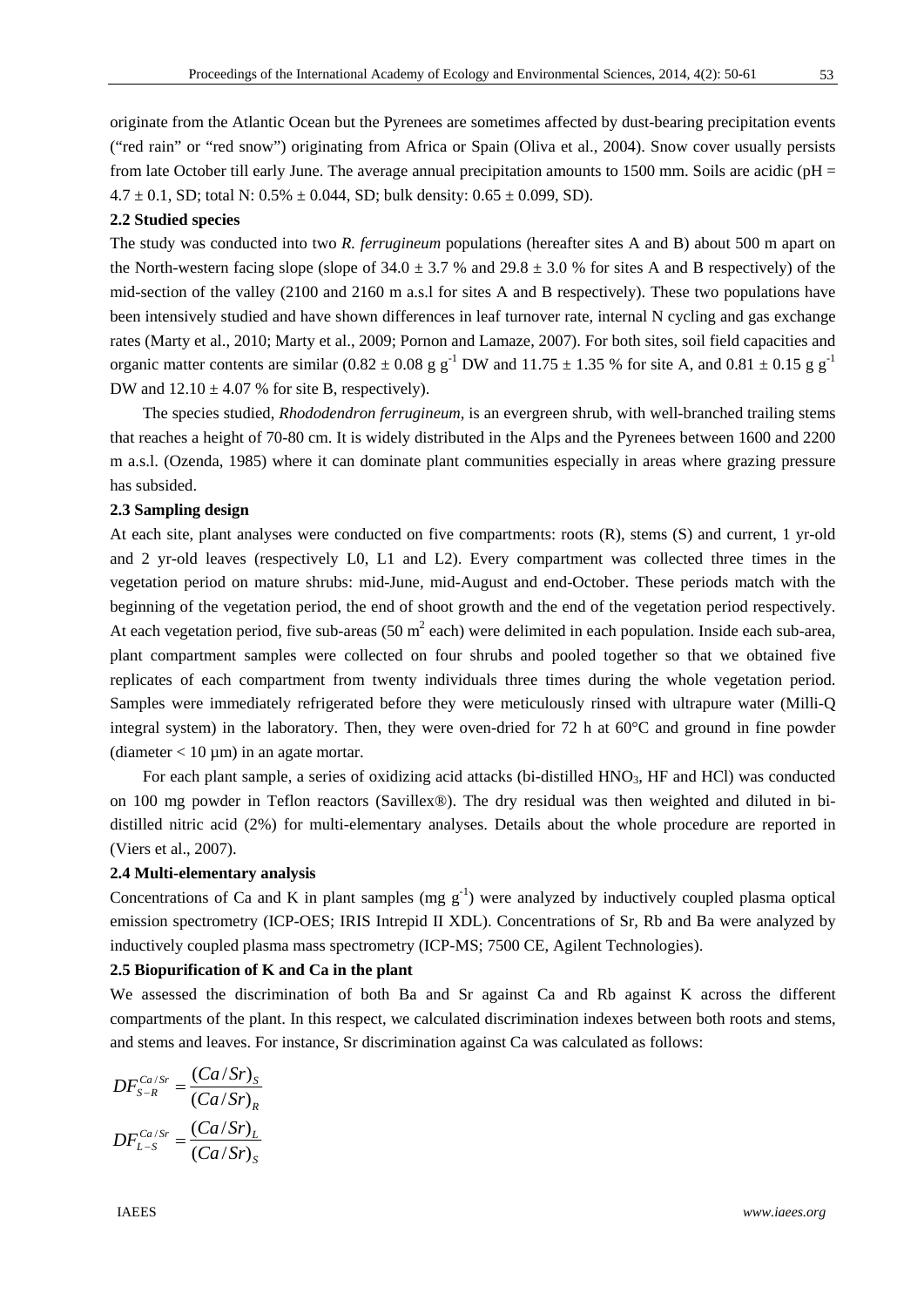where *S*, *R* and *L* are stem, root and leaf compartments respectively. For instance,  $DF_{S-R}$  is the discrimination index from roots to stems. The higher  $DF^{Ca/Sr}$  values the higher the Sr discrimination between two given compartments. This index was calculated for couples Ca/Sr, Ca/Ba and K/Rb.

## **2.6 Statistics**

Normality of values and homoscedasticity were assessed with Shapiro-Wilk and Fligner-Killeen test respectively. Differences in both element concentrations and element ratios between plant compartments, and differences in discrimination factors (*DF*) were tested with one-way ANOVAs followed by Tukey post hoc analyses. The relationships between element concentrations in leaves, stems and roots were assessed with a Pearson's product moment correlation analysis. Linear and non-linear regressions were also performed to assess the variations in elemental concentrations and ratios with leaf age. An analysis of covariance (Ancova) was performed to estimate the significance of the "site" effect on the relationship between leaf age and Ca/Sr and K/Rb. All analyses were performed with R (R version 2.9.1; R Development Core Team, 2009).

# **3 Results**

### **3.1 Concentrations in plant organs**

Concentrations of Ca were similar in roots and stems and strongly lower (at least two times and up to 7 times) than in all leaf generations at both sites (Table 1). At both sites Ca concentrations in L1 and L2 were similar and significantly higher than in L0. In contrast, K concentrations in L0 were significantly higher than in L1 and L2 at both sites (Table 1).

**Table 1** Concentrations (means (SD), n=62) in Ca and K in the different plant compartments of *R. ferrugineum* (mg g<sup>-1</sup>).

|                |                | Cа            |              |               | K             |              |
|----------------|----------------|---------------|--------------|---------------|---------------|--------------|
|                |                | B             | t-test $(P)$ | A             | B             | t-test $(P)$ |
| R              | 2.1 (0.8) $a$  | 2.7(1.0) a    | 0.11         | 1.5 $(0.2) a$ | 1.6 $(0.2) a$ | 0.84         |
| S              | 2.0(0.3) a     | 2.0(0.5) a    | 0.55         | 1.0(0.2) a    | 1.0(0.2) a    | 0.58         |
| L <sub>0</sub> | 5.7(1.9) b     | 4.6 $(1.8) b$ | < 0.001      | 5.8 $(2.6)$ b | 7.0 $(3.4) b$ | < 0.005      |
| L1             | 9.7 $(1.7)$ c  | 7.7 $(0.9) c$ | < 0.001      | 3.8 (0.7) $c$ | 4.3 (0.6) $c$ | < 0.05       |
| L2             | 11.0 $(1.9) c$ | 8.2 (0.6) $c$ | < 0.001      | 3.2 $(0.7)$ c | 4.2 (0.4) $c$ | < 0.001      |

Letters in italics: results of the comparison of compartments within each site (one-way Anova). *L0, L1, L2, R and T: current year, one yr-old, two yr-old leaves, roots and stems, respectively.* 

 **Table 2** Correlations (r) between elemental concentrations in leaves, stems and roots of *R. ferrugineum*.

|      | [Ca] $(mg g^{-1})$ |                   |                  | [Sr] ( $\mu$ g g <sup>-1</sup> ) |               | [Ba] $(\mu g g^{-1})$ |                 | [K] $(mg g^{-1})$ |              | [Rb] $(\mu g g^{-1})$ |              |             |   |   |   |
|------|--------------------|-------------------|------------------|----------------------------------|---------------|-----------------------|-----------------|-------------------|--------------|-----------------------|--------------|-------------|---|---|---|
|      | L                  | S                 | R                | L                                | S             | $\mathbb R$           | L               | S                 | $\mathbb R$  | L                     | S            | $\mathbb R$ | L | S | R |
| [Ca] | 1                  |                   |                  |                                  |               |                       |                 |                   |              |                       |              |             |   |   |   |
| [Sr] | 0.9<br>***         | 0.8<br>***        | 0.9<br>***       |                                  |               |                       |                 |                   |              |                       |              |             |   |   |   |
| [Ba] | 0.8<br>***         | 0.2<br>ns         | $-0.5$<br>$\ast$ | 0.9<br>***                       | 0.2<br>ns     | $-0.3$<br>ns          |                 |                   |              |                       |              |             |   |   |   |
| [K]  | $-0.8$<br>***      | 0.5<br>$\ast\ast$ | 0.2<br>ns        | $-0.6$<br>***                    | 0.4<br>$\ast$ | 0.4<br>$\ast$         | $-0.6$<br>$***$ | 0.2<br>ns         | $-0.1$<br>ns |                       |              |             |   |   |   |
| [Rb] | $-0.7$<br>***      | $-0.1$<br>ns      | $-0.3$<br>ns     | $-0.6$<br>$***$                  | 0.1<br>ns     | $-0.1$<br>ns          | $-0.5$<br>***   | 0.6<br>***        | 0.5<br>***   | 0.9<br>***            | $-0.1$<br>ns | 0.3<br>ns   |   |   |   |

For leaves (L), stems (S) and roots (R), the numbers of samples (n) are respectively 85, 60 and 60. \*\*\*  $P < 0.005$ ; \*\*P < 0.01; \* P < 0.05; ns P > 0.05.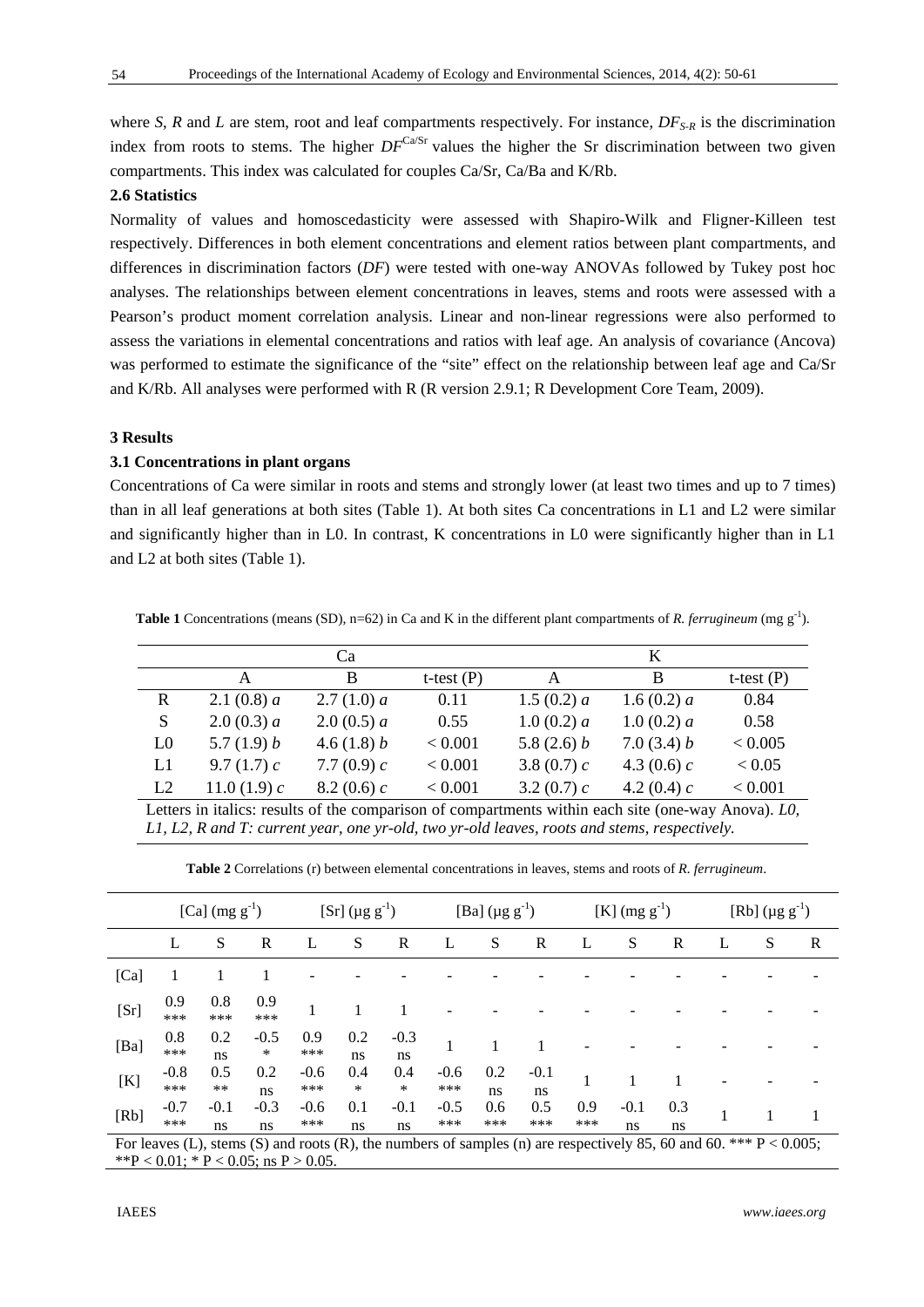|                |                   | Ca/Sr              |               |                     | Ca/Ba                 |               |                   | K/Rb                 |               |
|----------------|-------------------|--------------------|---------------|---------------------|-----------------------|---------------|-------------------|----------------------|---------------|
|                | A                 | B                  | t-test<br>(P) | $\mathsf{A}$        | B                     | t-test<br>(P) | A                 | B                    | t-test<br>(P) |
| $\mathbb{R}$   | 239.5<br>(39.3) a | 273.7<br>(40.7) a  | ns            | 40.0<br>(15.3) a    | 58.3<br>(30.8) a      | ns            | 176.9<br>(40.3) a | 180.7<br>(41.6) a    | ns            |
| S              | 264.1<br>(22.6) a | 284.7<br>(33.3) a  | ns            | 41.1<br>(29.7) a    | 40.3<br>(12.9) a      | ns            | 203.2<br>(76.6) a | 213.5<br>(103.3) a   | ns            |
| L <sub>0</sub> | 591.1<br>(53.9) b | 774.5<br>(127.5) b | ***           | 320.8<br>(335.31) b | 110.9<br>(70.2) b     | ∗             | 182.4<br>(44.3) a | 203.5<br>(63.4) a    | ns            |
| L1             | 538.1<br>(67.5) c | 682.5<br>(95.8) c  | ***           | 166.7<br>(100.46) b | 177.9<br>(72.17) c    | ns            | 268.9<br>(78.9) b | 253.5<br>$(77.4)$ ab | ns            |
| L2             | 514.5<br>(57.8) c | 654.6<br>(78.9) c  | ***           | 227.1<br>(206.3) b  | 136.3<br>$(50.97)$ bc | ns.           | 294.4<br>(94.4) b | 298.1<br>(66.6) b    | ns            |

 **Table 3** Mean Ca/Sr, Ca/Ba and K/Rb ratios in the different plant compartments at sites A and B.

For each site, values (mean (SD), n=15) that do not share the same letters are significantly different (P<0.05; oneway Anova followed by a Tukey HSD test). *L0, L1, L2, R and T: current year, one yr-old, two yr-old leaves, roots and stems, respectively. ns: not significant; \* P< 0.05; \*\* P<0.01; \*\*\* P<0.001*



**Fig. 1** Variations in Ca, K, Sr and Rb concentrations (mean  $\pm$  SD, n = 5), expressed a on mass basis (mg g<sup>-1</sup>) with leaf age. Closed and open circles are sites A and B, respectively. Equations are :  $Top-left - A : y = 2.1 log(x) + 4.3 (R<sup>2</sup>=0.87***); B : y =$ 1.5  $\log(x) + 3.5$  ( $\mathbb{R}^2 = 0.89^{***}$ ); *Top-right*  $-\mathbb{A}$ : y = 4.6  $\log(x) + 6.6$  ( $\mathbb{R}^2 = 0.88^{***}$ ); B: y = 2.7  $\log(x) + 4.4$  ( $\mathbb{R}^2 = 0.92^{***}$ ); A:  $Bottom-left - A: y = -1.2 log(x) + 6.9 (R<sup>2</sup>=0.58***); B: y = -1.4 log(x) + 8.2 (R<sup>2</sup>=0.51***); Bottom-right - A: y = -1.2 log(x) + 6.9 (R<sup>2</sup>=0.58***); B: y = -1.4 log(x) + 8.2 (R<sup>2</sup>=0.51***); Bottom-right - A: y = -1.2 log(x) + 8.2 (R<sup>2</sup>=0.51***);$ 6.9 ( $R^2$ =0.86\*\*\*); B : y = -1.4 log(x) + 8.2 ( $R^2$ =0.21 ns). \*\*\*: P<0.005.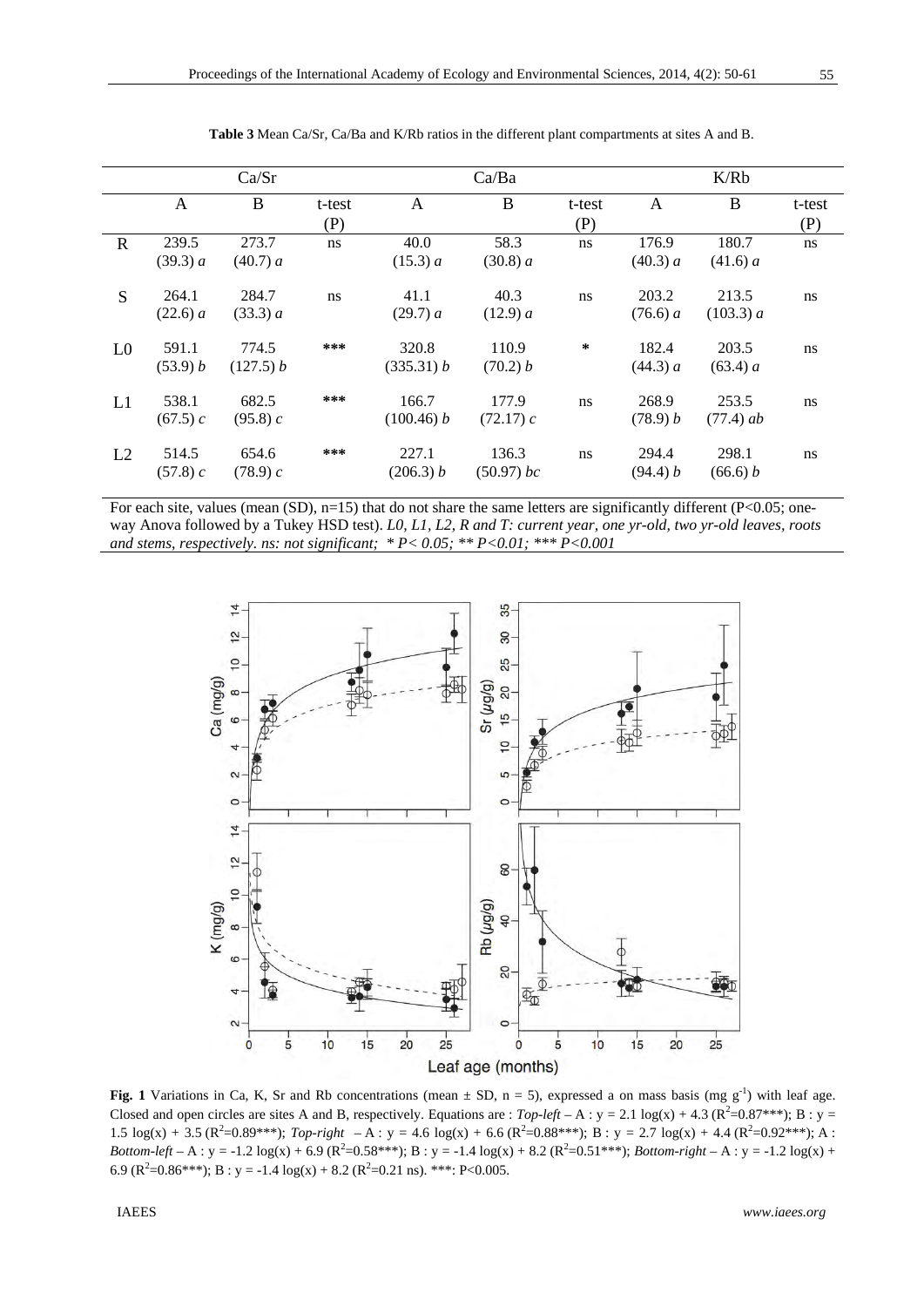Leaf Ca and Sr concentrations sharply increased during the first year, afterwards the increase declined and concentrations tended to stabilize around 11 mg g<sup>-1</sup> and 20  $\mu$ g g<sup>-1</sup> in site A but only around 8 mg g<sup>-1</sup> and 10  $\mu$ g  $g^{-1}$  in site B (Fig. 2). In contrast, leaf K concentrations decreased drastically during leaf expansion and then tended to stabilize around 3.5 mg  $g^{-1}$  vs 4.2 mg  $g^{-1}$  at sites A and B, respectively. Consequently L1 and L2 were much more concentrated in Ca than in K. As for K, Rb concentrations at site A decreased strongly during the first year and then stabilized at  $\sim$ 15 µg g<sup>-1</sup>. In contrast, Rb concentrations at site B were slightly lower in L1 (~12  $\mu$ g g<sup>-1</sup>) than in older leaves (15-19  $\mu$ g g<sup>-1</sup>).

In all leaf cohorts, Ca concentrations were significantly higher and K concentrations significantly lower at site A than at site B (Table 1), whereas both sites had similar K and Ca concentrations in stems and roots.



**Fig. 2** Variations in leaf Ca/Sr, Ca/Ba and K/Rb ratios of *R. ferrugineum* with leaf age. Values are means ± SE (n = 5). Closed and open circles are site A and B respectively. Equations are:  $Top-$  A:  $y = -3.4x + 594.2$  ( $R^2 = 0.87$ \*\*\*); B:  $y = -5.3x + 777.5$  $(R^2 = 0.49^*)$ ; *Bottom*- y = 4.6x + 187.1 ( $R^2 = 0.87^{***}$ ). \*\*\*: P<0.005.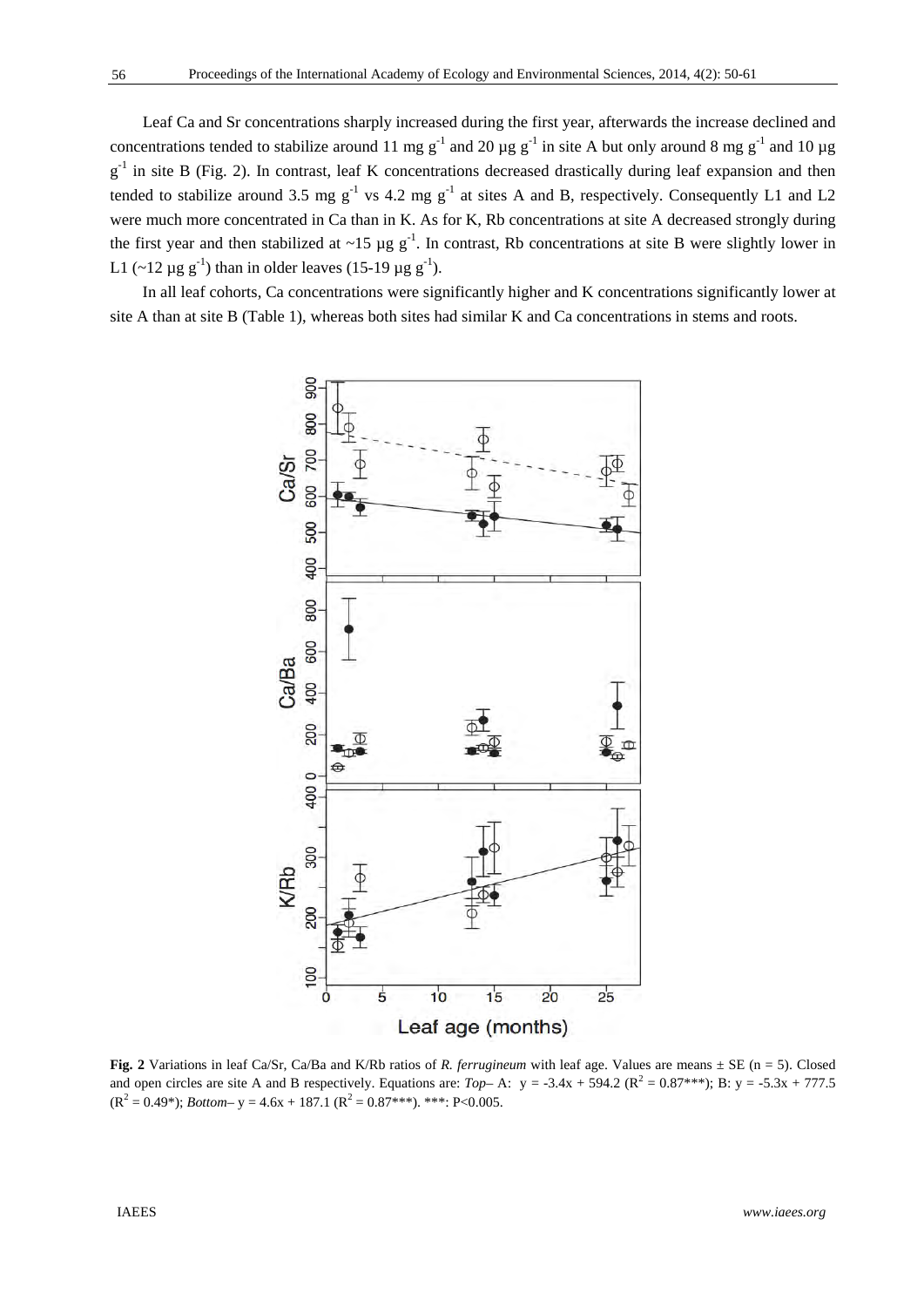#### **3.2 Biopurification of Ca and K**

There were strong positive correlations between Ca and Sr concentrations in leaves, stems and roots (Table 2). In contrast, the correlation between K and Rb concentrations was significant only in leaves. The correlations between Ca and Ba concentrations and Sr and Ba concentrations were also positive and strong in leaves but not significant in stems and tended to be negative in roots.

Ca/Sr and Ca/Ba ratios were markedly higher in leaves than in roots and stems (Table 3). In contrast, only leaves older than 1 year (both L1 and L2 at site A and only L2 at site B) had higher K/Rb ratios than roots and stems. In leaves, Ca/Sr ratio was significantly higher at site B than at site A. The difference was much less marked in roots and stems. In contrast, there was no difference in K/Rb and Ca/Ba among sites except in L0 where Ca/Ba was almost three times higher at site A than at site B.

Ca/Sr ratios declined whereas K/Rb ratios increased linearly with leaf age at both sites (Fig. 2). Ca/Sr ratios were higher and declined faster with leaf age at site B. In contrast, we did not find any "site" effect on the intercept and the slope of the K/Rb linear regression (Ancova,  $P > 0.05$ ), so the data were pooled to fit the linear regression (Fig 2). In contrast, Ca/Ba was not correlated to leaf age ( $R^2 = 0.04$ ,  $P = 0.6$ ). At site A, the variation was very large within the same year with strikingly higher values in July (months 2, 14 and 26 on Fig 2).

Discrimination factors (*DF*) for Sr and Ba were low between roots and stems (only 1.09 for Sr; Table 4). There was even a positive discrimination of Ba since *DF* was < 1 (0.88), reflecting a decrease in the Ca/Ba ratio from roots to stems (Table 3). Discrimination factors between stems and leaves were at least twice (Sr) and four times (Ba) higher than between roots and stems (Table 4). Except between roots and stems, the discrimination against Ba ( $DF^{Ca/Ba}$ ) was higher than that against Sr and Rb. The discrimination against Sr  $(DF^{Ca/Sr})$  and Rb  $(DF^{K/Rb})$  was similar between roots and stems and between stems and L2. In contrast, the discrimination against Sr was higher than that against Rb between stems and L0 and between stems and L1.

|        | $DF^{\overline{\text{Ca/Sr}}}$ | $DF^{\overline{Ca/Ba}}$ | $DF^{K/Rb}$     |
|--------|--------------------------------|-------------------------|-----------------|
| $S-R$  | 1.09(0.17) a                   | 0.88(0.37) b            | 1.14 $(0.30) a$ |
| $L0-S$ | 2.48 $(0.38) a$                | 4.88 $(3.63) b$         | 1.08 (0.49) $c$ |
| $L1-S$ | 2.22(0.31) a                   | 4.68 $(1.98) b$         | 1.44 $(0.61) c$ |
| $L2-S$ | 2.15 $(0.25) a$                | 3.80 $(1.28) b$         | 1.66 $(0.56) a$ |

 **Table 4** Discrimination factors (*DF*) between the different plant compartments.

For each compartment, *DF* values (mean (SD),  $n = 30$ ) that do not share the same letter are significantly different (P < 0.05; one-way Anova followed by a Tukey HSD test).

## **4 Discussion**

#### **4.1 Elemental concentrations in plant tissues**

There was no significant difference in Ca concentrations in both roots and stems between the two sites. In contrast, leaf Ca concentrations were significantly higher at site A. Due to the high toxicity of Ca in the cytosol and the phloem sap, this element is considered the most immobile cation in the plant and can only be weakly redistributed in the plant via the phloem (Marschner, 1995). As a consequence, developing tissues largely rely on Ca transport via the xylem, which is ultimately controlled by transpiration rate (White and Broadley, 2003). Consequently, water availability in the soil can impact Ca concentrations in leaves. It has actually been shown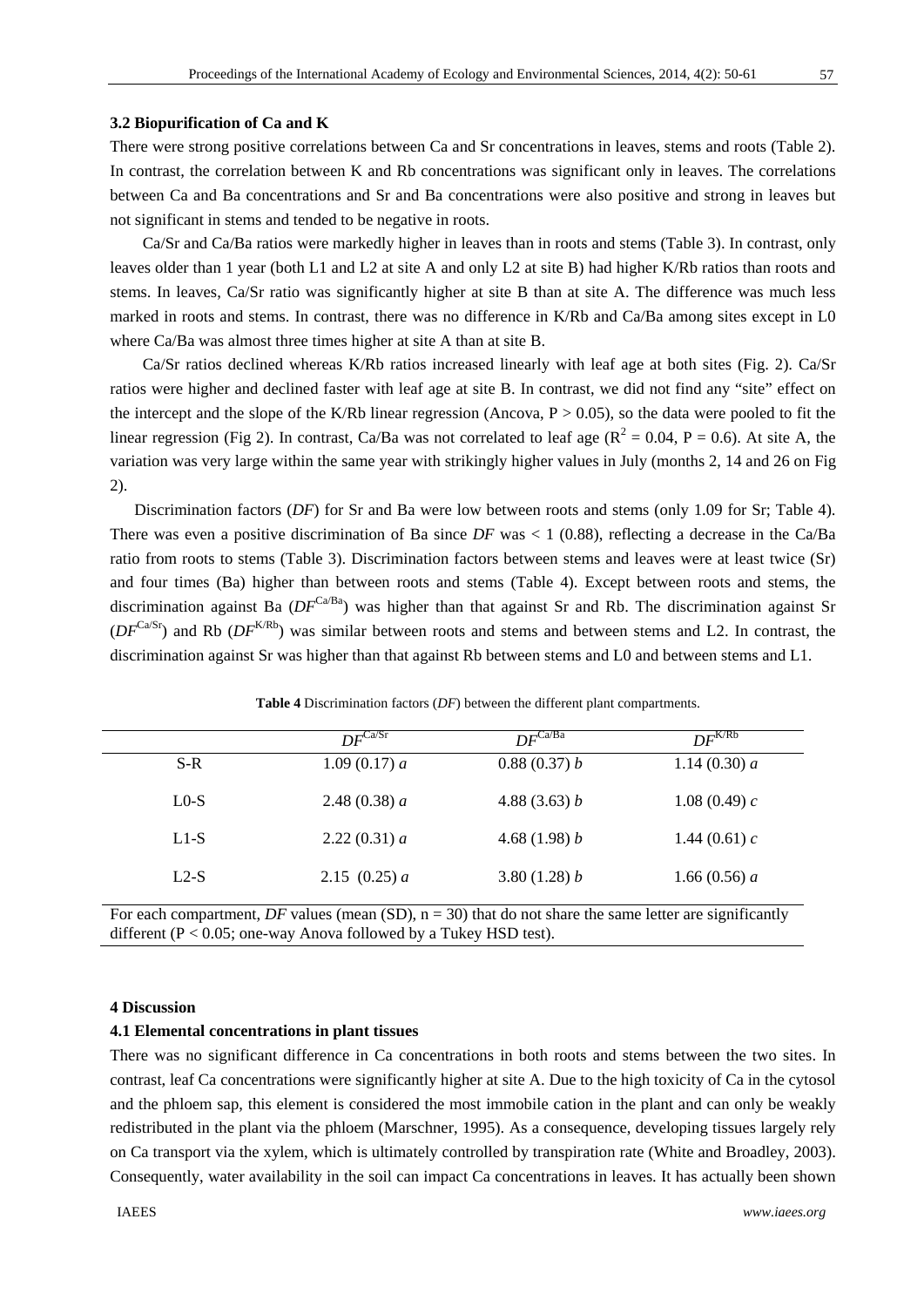58

that drought periods could decrease foliar Ca concentrations in several Mediterranean species (Sardans et al., 2008). Differences in leaf Ca concentrations between the two sites might therefore result from differences in transpiration rates, which could basically originate from differences in soil water reserves. This hypothesis is strengthened i) by the fact that soil is thicker and less rocky at site A, which might result in higher water availability at this site; ii) by leaf transpiration data obtained from a 2-year campaign of leaf gas-exchange measurement at both sites (Marty et al., 2010; Marty, 2009). Leaf transpiration (E;  $\mu$ mol H<sub>2</sub>O m<sup>-2</sup> s<sup>-1</sup>) in L0 has been shown to be on average 25% higher and water use efficiency (WUE;  $\mu$ mol H<sub>2</sub>O  $\mu$ mol<sup>-1</sup> CO<sub>2</sub>) 19-32% lower across all leaf generation at site A (Marty, 2009; data not shown).

Ca and Sr concentrations were strongly positively correlated in leaves and both elements exhibited the same change pattern with leaf age: concentrations increased strongly during the first year and then tended to plateau. The accumulation of Ca and Sr with leaf age results from their lack of mobility in the phloem sap, which prevents from remobilization to growing or storage organs (Marschner, 1995). Their decreasing rates of accumulation with leaf age in both populations might result from a reduction in transpiration rate with leaf aging as suggested by available leaf gas-exchange data, which have shown that transpiration rate was 12-39% lower in L2 than in L0. It has also been suggested that Ca decreasing rate of accumulation could result from an increasing exudation/leaching rate from leaves as leaf aged (Wyttenbach et al., 1995).

In contrast to Ca, leaf K and Rb concentrations at site A sharply decreased after bud break and reached their final value from the second month of their life. This decline in leaf concentration occurred during the short growth period of *R. ferrugineum's* leaves (Marty et al., 2009) and must correspond to the dilution of K in leaf biomass as they expanded. Actually, K leaf content (the product of K concentration by leaf mass) did not vary during this short period (data not shown) indicating that the amount of K in expanded leaves was already present in the buds before shoot growth.

Negative correlations between Ca (and also Sr and Ba) and K (and Rb too) concentrations (Table 2) in leaves might mainly result from their opposite dynamics in leaves (accumulation vs. resorption/dilution). However, significantly negative correlations were also found independently of their contrasting dynamics (at each measurement date), which might reflect an antagonism between the two elements in leaf cells. Calcium is mainly located in cell walls, whereas K is concentrated in cytoplasm. High Ca concentrations in older leaves could result from high cell wall content, which could reduce the proportion of cytoplasm in the total cell mass and consequently reduce K concentration in total leaf tissues, explaining the negative relationship between Ca and K concentrations in leaves.

#### **4.2 Biopurification of Ca and K**

Ca/Sr ratios in *R. ferrugineum*'s organs (Table 3) were in the range of those measured in beech (Drouet and Herbauts 2008; Drouet et al. 2005), maple and birch (Blum et al. 2002) but lower than in oak (Drouet and Herbauts 2008), fir and spruce (Blum et al., 2002). At both sites, this ratio was significantly lower in roots and stems than in leaves, indicating that from roots to leaves via the stems, Ca was "biopurified". Numerous studies have shown that biopurification occurs during root uptake and from roots to leaves (Drouet and Herbauts, 2008; Poszwa et al., 2000). Unfortunately we can't assess biopurification at the root uptake step with the present data. However, we show that within the plant most Ca and K biopurification occurred between stems and leaves, rather than between roots and stems. It has been known for long that, at least for forbs, stems contain an efficient trapping mechanism for Sr that removes the ion from the ascending flow (Emmert, 1965). The biopurification between stems and leaves could therefore result from a preferential capture of Sr and Ba (in the case of Ca biopurification) and Rb (in the case of K biopurification) by this mechanism, leading to higher Ca/Sr and Ca/Ba ratios or K/Rb in the ascending sap and consecutively in leaves. This "chromatographic effect" of the vascular column would lead to increasing Ca/Sr ratio with height in vascular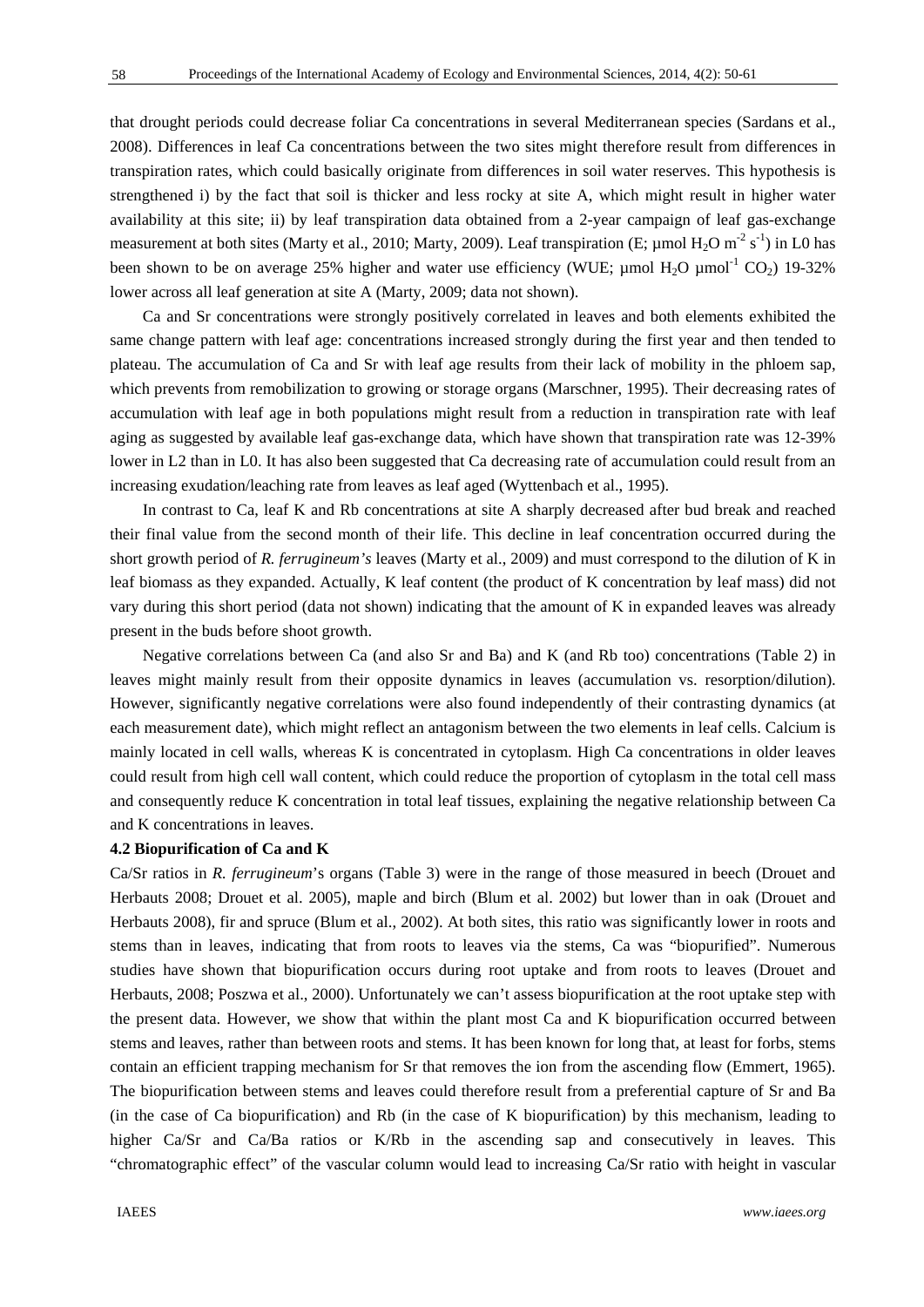tissue (Beauregard and Côté, 2008). In *R. ferrugineum*, newly produced shoots (L0) are located at the top of the shoot produced the previous year (L1). Therefore, this mechanism could explain the decline in Ca/Sr with leaf age, but not the increase in K/Rb, which suggests the existence of specific mechanisms for K. As previously mentioned, K is highly mobile in the phloem and is as a consequence constantly exported from the leaf via the phloem. A discrimination effect against K at the step of phloem loading could explain the increase in K/Rb ratio with leaf leaf age, but this hypothesis should be tested.

## **4.3 Variations in Ca and K biopurification**

K/Rb ratio in all plant compartments and Ca/Sr ratios in roots and stems were similar at both sites, but Ca/Sr ratio in leaves was significantly higher at site B (~30% higher). The reasons for such a discrepancy are unknown but it is unlikely that this difference resulted from different Ca sources because the two populations are only a hundreds of meters from each other and shrubs from both populations had similar Ca/Sr ratios in roots and stems. In addition, Sr stable isotopes ratios  $({}^{87}Sr)^{86}Sr$ ) measured in all plant compartments (see supplementary material) were found to be similar at both sites (Table S1), which strengthens the hypothesis of similar Ca sources at both sites. The difference between the two populations might rather result from a difference in Ca biopurification during ion translocation from roots to leaves. As previously suggested, this could result from a difference in the length of the vascular column (Beauregard and Côté, 2008), which may basically be the result of a difference in shrub age or growth between the two sites. This could also result from the lower rate of transpiration at site B as compared to site A leading to lower flow of water in the xylem of plants of site B therefore enhancing the "chromatographic effect" of the vascular column. Although these hypotheses remain to be tested, our results clearly indicate that the Ca/Sr ratio in leaves can significantly vary between populations with probably the same Ca sources on a very small geographical scale, and therefore that Ca/Sr ratio should be used with caution to assess differences in Ca sources among plant species.

In addition, our data show that biopurification between stems and leaves was higher for Ca than for K (Table 4), the magnitude of discrimination decreasing in the order Ba, Sr and Rb. The high discrimination against Ba might reflect its high toxicity in leaves as it is known to impair C assimilation (Suwa et al. 2008).

#### **5 Conclusion**

Our data show that in *R. ferrugineum,* Ca and Sr concentrations were very strongly positively correlated in all plant compartments, and K and Rb concentrations were strongly correlated in leaves, illustrating the similar dynamics of these two element couples in the plant. However, our data showed that after root uptake Ca and K were biopurified during their translocation from roots to leaves, resulting in higher Ca/Sr, Ca/Ba and K/Rb ratios in leaves. Most biopurification within the plant between stems and leaves rather than between roots and stems. Moreover, the discriminations against Sr and Rb were shown to respectively decrease and increase with leaf age. While the chromatographic effect of the vascular column could explain the increase in leaf Ca/Sr ratio with leaf age, this mechanism was unlikely to explain the increase in leaf K/Rb ratio with leaf age, suggesting the existence of mechanisms of biopurification at the step of leaf loading and/or the excretion of these elements from leaves with a discrimination effect. Surprisingly, we found that Ca and K concentrations and Ca/Sr ratio in leaves varied between two populations growing only a few hundred meters to each other. While variation in Ca concentrations might result from a difference in water availability, the origin of the difference in Ca/Sr ratio remains to be investigated. The proximity of the two populations as well as Sr stable isotope ratios strongly suggest that this difference does not originate from different Ca and Sr sources but rather from physiological processes and therefore that Ca/Sr ratio should be used cautiously for Ca sources identification in the field.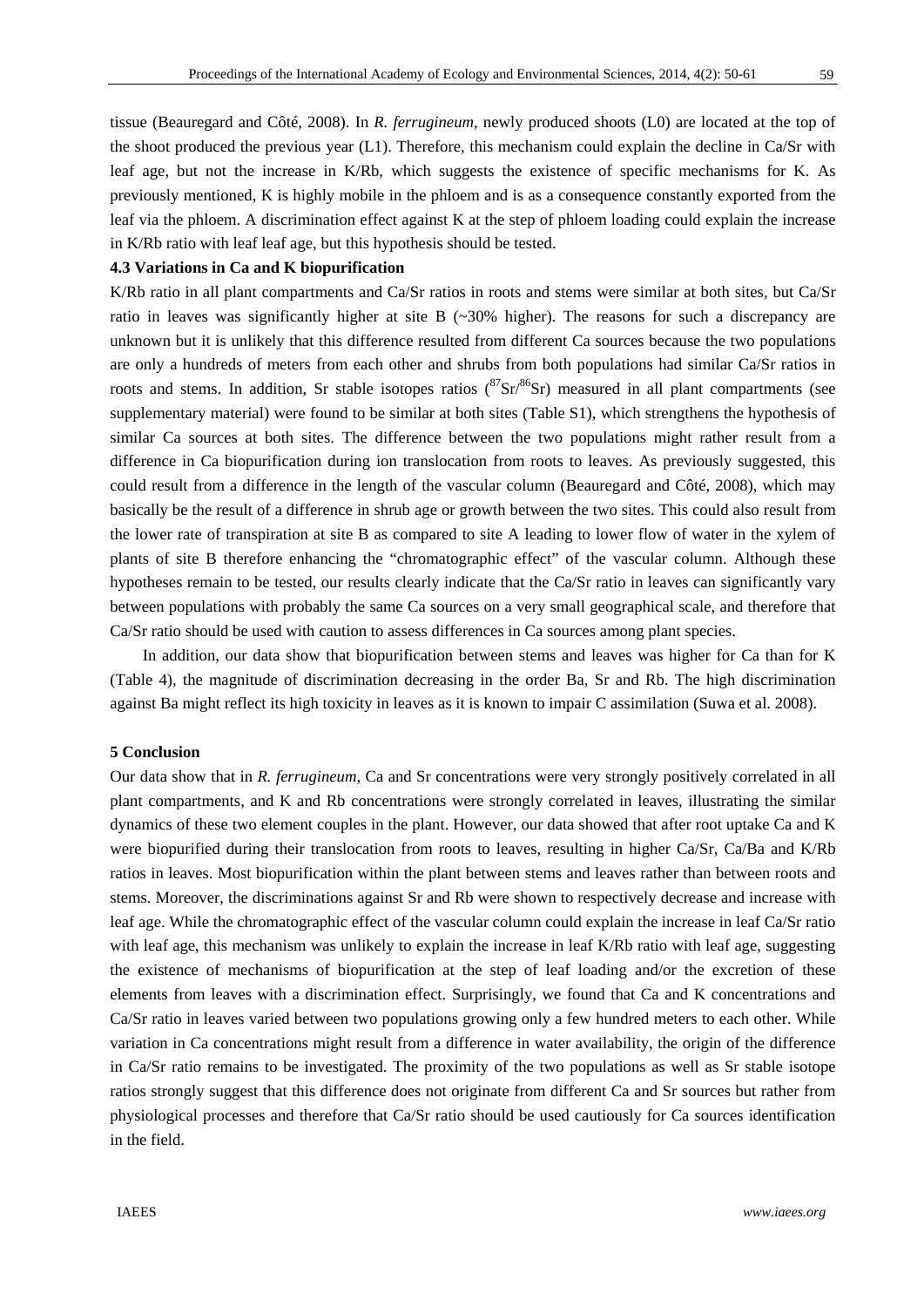#### **References**

- Åberg G. 1995. The use of natural strontium isotopes as tracers in environmental studies. Water, Air and Soil Pollution, 79: 309-322
- Alibert C, Debon F, Ternet Y. 1988. Le pluton à structure concentrique du Néouvielle (Hautes-Pyrénées) : typologie chimique, âge et genèse. C. R. Acad. Sci. Paris, 306: 49-54
- Ashley MK, Grant M, Grabov A. 2006. Plant responses to potassium deficiencies: a role for potassium transport proteins. Journal of Experimental Botany, 57:425-436
- Beauregard F, Côté B. 2008. Test of soil extractants for their suitability in predicting Ca/Sr ratios in leaves and stems of sugar maple seedlings. Biogeochemistry, 88: 195-203
- Blum JD, Klaue A, Nezat CA, et al. 2002. Mycorrhizal weathering of apatite as an important calcium source in base-poor forest ecosystems. Nature, 417: 729-731
- Blum JD, Dasch AA, Hamburg SP, et al. 2008. Use of foliar Ca/Sr discrimination and  ${}^{87}Sr/{}^{86}Sr$  ratios to determine soil Ca sources to sugar maple foliage in a northern hardwood forest. Biogeochemistry, 87: 287- 296
- Britto DT, Kronzucker HJ. 2008. Cellular mechanisms of potassium transport in plants. Physiologia Plantarum, 133: 637-650
- Broadley MR, Bowen HC, Cotterill HL, et al. 2003. Variation in the shoot calcium content of angiosperms. Journal of Experimental Botany, 54: 1431-1446
- Capo RC, Stewart BW, Chadwick OA. 1998. Strontium isotopes as tracers of ecosystem processes: theory and methods. Geoderma, 82: 197-225
- Dambrine E, Loubet M, Vega JA, Lissarague A. 1997. Localisation of mineral uptake by roots using Sr isotopes. Plant and Soil, 192: 129-132
- Dasch AA, Blum JD, Eagar C, et al. 2006. The relative uptake of Ca and Sr into tree foliage using a wholewatershed calcium addition. Biogeochemistry, 80: 21-41
- Drever JI, Hurcomb DR. 1986. Neutralization of atmospheric acidity by chemical weathering in an alpine drainage basin in the North Cascade Mountains. Geology, 14: 221-224
- Drouet T, Herbauts J. 2008. Evaluation of the mobility and discrimination of Ca, Sr and Ba in forest ecosystems: consequence on the use of alkaline-earth element ratios as tracers of Ca. Plant and Soil, 302: 105-124
- Drouet T, Herbauts J, Gruber W, Demaiffe D. 2005. Strontium isotope composition as a tracer of calcium sources in two forest ecosystems in Belgium. Geoderma, 126: 203-223
- Emmert FH. 1965. Forces involved in retention and movement of non-metabolic strontium in *Phaseolus vulgaris*. Plant and Soil, 22: 136–142
- Houle D, Ouimet R, Couture S, Gagnon C. 2006. Base cation reservoirs in soil control the buffering capacity of lakes in forested catchments. Canadian Journal of Fishery and Aquatic Sciences, 63: 471-474
- Jacobson AD, Blum JD, Chamberlain CP, et al. 2002. Ca/Sr and Sr isotope systematics of a Himalayan glacial chronosequence: Carbonate versus silicate weathering rates as a function of landscape surface age. Geochemica et Cosmochimica Acta, 66: 13-27
- Limami A, Lamaze T. 1991. Calcium (45Ca) accumulation and transport in chicory (*Cichorium intybus* L.) root during bud development (forcing). Plant and Soil, 138: 115-121
- Marschner H. 1995. Mineral Nutrition of Higher Plants. Academic Press, London, UK
- Marty C. 2009. Nutrition et réponses des plantes subalpines pyrénéennes à la contrainte azotée. PhD Thesis. University of Toulouse, France